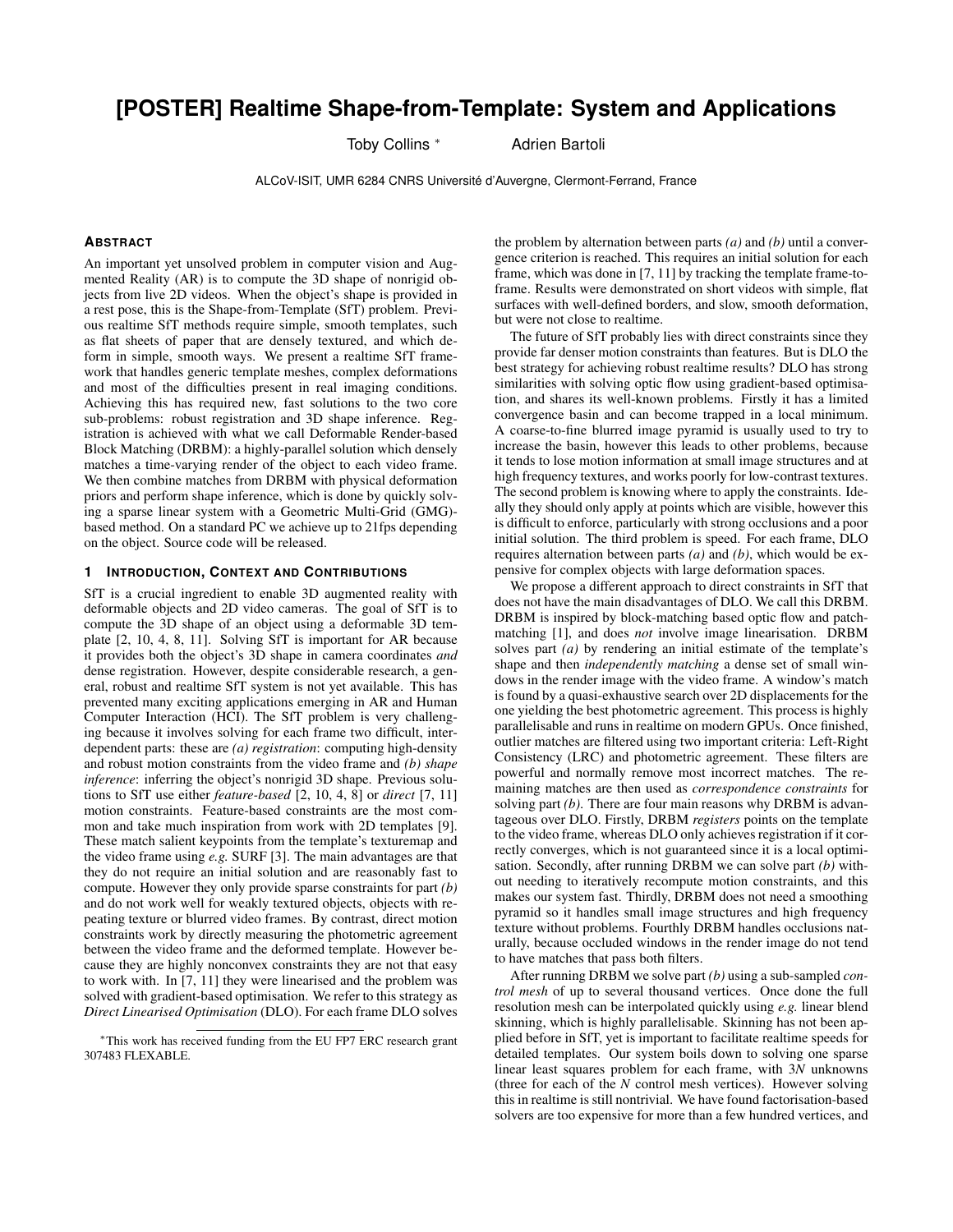

Figure 1: Summary of proposed system for solving SfT in realtime (top part), and snapshots of results with two different deformable objects (bottom part). In the last row we show an example AR application using our system.

without expensive preconditioning Conjugate Gradient (CG)-based solvers require too many iterations. One possible direction is to reduce the problem's dimensionality using linear bases from the stiffness matrix [8]. However to handle complex deformation such as surface creasing we have found many bases are needed (*e.g.* 200 or more), and the resulting dense linear system becomes too expensive to solve. Our answer is to solve with a GMG. GMG has not been applied to SfT before, yet it is probably the most suitable method to efficiently resolve complex deformations. GMG is iterative, but has the distinct advantage over CG in that the number of iterations required for convergence is constant in *N* [15].

The only existing realtime SfT systems are feature-based methods [6, 8], however these require simple, smooth templates, such as flat sheets of paper that are densely textured, which deform in simple, smooth ways, and they suffer from the problems with featurebased constraints as discussed above. By contrast, our system uses high-density direct constraints and can handle many of the realworld challenges of SfT. These include *(i)* non-smooth fully-3D template meshes, *(ii)* partial views, caused by external occlusions, self-occlusions or when the object moves beyond the field-of-view, *(iii)* strong lighting changes, *(iv)* cluttered scenes, *(v)* rapid camera and/or object motion, *(vi)* optical and/or motion blur, *(vii)* repeating texture, *(viii)* complex, high frequency deformations and *(ix)* high-frequency textures. No previous SfT method can handle all the above (realtime or otherwise). We also present examples of tracking completely round the back of deforming objects, which has not been seen before in SfT. We refer the reader to the additional videos which shows this, and the above challenges being handled.

## **2 METHODOLOGY**

## **2.1 Overview**

We solve SfT with a frame-to-frame tracking process outlined in Fig. 1 (top section). We model the object's surface with a triangulated control mesh M with triangles  $\mathscr{F} \stackrel{\text{def}}{=} \{f_1, f_2, \ldots f_F\}$  and vertices  $\mathcal{V} \stackrel{\text{def}}{=} \{ \mathbf{v}_1, \mathbf{v}_2, \dots \mathbf{v}_N \}.$  We use  $\mathcal{V}_{rest}$  to denote the known vertex positions of the control mesh in a rest pose. We assume the object does not tear as it deforms (*i.e.* its topology is preserved). Therefore  $\mathscr F$  is fixed and only  $\mathscr V$  varies. We use  $\mathscr M(\mathscr V)$  to denote the deformed control mesh with its vertices set to  $\mathcal V$ . We use  $\mathcal V_0$  to denote the initial estimate of  $\mathcal V$  in 3D camera coordinates for a given frame. We initialise  $\mathcal{V}_0$  at the start of the video by rigidly transforming  $\mathcal{V}_{rest}$  to a canonical pose in front of the camera. We then render  $\mathcal{M}(\mathcal{V}_0)$  with OpenGL and overlay the render with the live video. The user moves the object to roughly align it with the render, and once done notifies the system and tracking begins.

We handle rapid motion using a two-stage coarse-to-fine strategy. The coarse estimate  $\mathcal{V}_1$  resolves fast changes of the object's rigid pose, which occurs frequently for objects held in the hand, or when the camera is hand-operated. This is computed by running DRBM at a coarse scale with a render of  $\mathcal{M}(\mathcal{V}_0)$  then rigidly transforming  $\mathcal{V}_0$  to agree with matches from DRBM. The fine estimate  $\mathcal{V}_2$  is computed by running DRBM at a fine scale with a render of  $\mathcal{M}(\mathcal{V}_1)$ . This produces denser matches which we use to resolve precise deformation. One cannot compute  $\mathcal{V}_2$  using only the matches because computing 3D deformation from 2D motion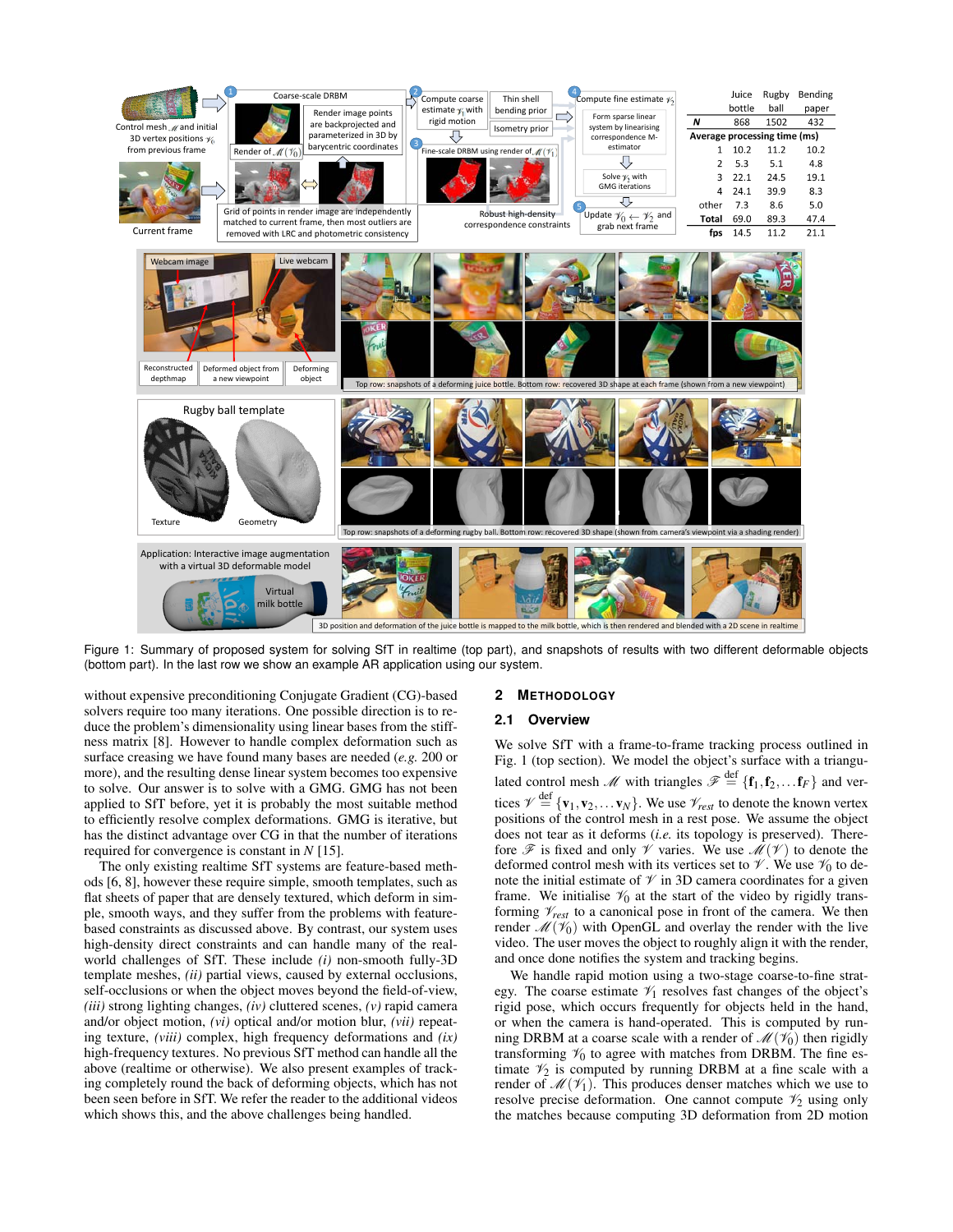is very ill-posed. We handle this by introducing deformation priors which favour smooth solutions that do not stretch or shrink the surface much. We combine all the constraints into an energy function that is solved with a GMG method. The next frame is then acquired, we make the update  $\mathcal{V}_0 \leftarrow \mathcal{V}_2$  and the process is repeated.

### **2.2 Deformable Render-based Block Matching**

Rendering. In DRBM we render two types of images. The first is a greyscale image of the object, which is a texturemapped render from the camera's viewpoint, illuminated with ambient light and of size  $W \times H$  where *W* and *H* denote the width and height of the video frame. The alpha channel of the render image stores the render mask, which holds a value of 1 if the pixel is on the template and 0 otherwise (we refer to these as foreground and background pixels respectively). The second image is a *barycentric coordinate image*, which is of size  $W \times H \times 3$ . This stores, for each foreground pixel, scalars  $(j \in [1, F], b_1, b_2)$ . The scalar *j* is the face in  $\mathscr F$  that intersects the perspective optical ray passing through the pixel. The scalars  $b_1$ ,  $b_2$  give the barycentric coordinates of the intersection point with  $0 \leq b_{\{1,2\}} \leq 1$  and  $b_1 + b_2 \leq 1$ . The pixel's 3D position  $\mathbf{q} \in \mathbb{R}^3$  is then given in terms of the three vertices of  $\mathbf{f}_j$  by  $\mathbf{q} = b_1 \mathbf{v}_{\mathbf{f}_j(1)} + b_2 \mathbf{v}_{\mathbf{f}_j(2)} + (1 - b_1 - b_2) \mathbf{v}_{\mathbf{f}_j(3)}$ . We use this to build a correspondence constraint for pixels that are matched by DRBM.

Matching. DRBM works by quantising the render image into a grid of small square windows of width *w* that are placed *g* pixels apart, then searching for the discrete 2D displacement  $\Delta x \in [-d, d]$ ,  $\Delta y \in [-d, d]$  that transforms the window to the video frame with the highest photometric similarity. We find the displacement with exhaustive search, which is extremely parallelisable on the GPU, with methods to prune the search space. Various similarity metrics can be used and we have found Normalised Sum of Absolute Differences (NSAD) works well. To correctly handle the boundary of the render, for each window we compute the NSAD error only with foreground pixels, which makes it invariant to background image structures. To increase speed we eliminate windows that have a very low intensity standard deviation, because they do not generally produce reliable correspondences. We use a conservative threshold of 5. We use two weak image invariants to prune the search space. Because all windows in the render have some image structure, the true displacement should be one which also has some image structure. Therefore we prune all displacements whose windows in the video frame have an intensity standard deviation lower than 5. The second invariant uses the fact that a correctly matched windows should have similar central moments.

Processing outliers. Matches from DRBM will contain outliers, and we detect the majority of these with two simple but powerful filters. Any remaining outliers are handled effectively using a robust correspondence cost function in part (*b*). First we perform Left-Right Consistency (LRC), which is a well-known tool in block matching that can eliminate many outliers (we use a LRC threshold of *w*/8 pixels). From the remaining matches we use the x84 rejection rule to eliminate matches with high NSAD compared to the population median. This is fast to compute and works well because the threshold automatically adapts to the imaging conditions. For example, if there is motion blur, the NSAD of correct matches increases, and x84 reduces the outlier rejection threshold accordingly.

Coarse and fine levels. As discussed above, we compute DRBM matches at coarse and fine levels. The purpose of the coarse level is to determine rapid changes of the object's rigid pose. This means we require fewer matches than the fine stage because we are resolving only 6 degrees of freedom. However we need to handle larger differences between the render image and video frame. We handle rapid within-plane translation using a larger *d*. Rapid depth and out-of-plane rotations (*i.e.* tilts) are not too problematic for block matching, and handled using a smaller *w*. We handle rapid within-plane rotation by matching the render image to some rotated versions of the video frame. Of these, the displacement with lowest NSAD is taken as the match. We use three rotations:  $+30^\circ$ , 0° and  $-30^\circ$ . In the fine stage, since large rotations have been accounted for by the coarse stage, we match only to the (unrotated) video frame. The default parameters for the coarse and fine stages are image resolution (*W*, *H*): ((160,120),(320,240)) pixels, window size (*w*): (13,9) pixels, grid spacing (*g*): (6,3) pixels and maximal search range (*d*): (50,25) pixels respectively.

#### **2.3 DRBM Correspondence Constraints and Solving**  $\mathcal{V}_1$

Correspondence constraints. Suppose that we have a DRBM match whose window is centred at  $\mathbf{u} \in \mathbb{R}^2$  in the render image and has a displacement  $\Delta$ **u** ∈  $[-d, d]^2$ . If the barycentric image at  $\mathbf{u}$  is  $(m, b_1, b_2)$ , then we have a correspondence constraint for the the  $m<sup>th</sup>$  face. This can be expressed with a linear equation:  $f(\mathcal{V}) \stackrel{\text{def}}{=} [\mathbf{q}_x(\mathcal{V}), \mathbf{q}_y(\mathcal{V})]^\top - \mathbf{q}_z(\mathcal{V})\tilde{\mathbf{u}} = \mathbf{0}$ , where  $\tilde{\mathbf{u}}$  denotes the 2D position of  $u + \Delta u$  in normalised pixel coordinates. Because matches are noisy and may still contain outliers, we constrain  $\mathcal V$ using *f* with a robust energy term:

$$
E_{DRBM}(\mathscr{V}) \stackrel{\text{def}}{=} \frac{1}{C} \sum_{c=1}^{C} \rho\left(f(\mathscr{V})\right), \ \rho(\mathbf{x}) \stackrel{\text{def}}{=} \sqrt{\|\mathbf{x}\|^2 + \varepsilon^2} \tag{1}
$$

where *C* denotes the number of matches,  $\rho$  is the pseudo *L*1 Mestimator and  $\varepsilon$  is a small constant (we use  $\varepsilon = 10^{-2}$ ).

Solving  $\mathcal{V}_1$ . Recall that the transform from  $\mathcal{V}_0$  to  $\mathcal{V}_1$  is the rigid transform M which accounts for global motion of the object from the previous to the current frame. We solve this using the coarselevel matches with arg min  $E_{DRBM}(\mathbf{M}(\mathcal{V}_0))$ , where  $\mathbf{M}(\mathcal{V}_0)$  rigidly transforms  $\mathcal{V}_0$  by M. This is solved quickly with a few Gauss-Newton iterations (we use at most 5 iterations).

#### **2.4 Solving**  $\mathcal{V}_2$  **with Deformation Priors and GMG**

We solve  $\mathcal{V}_2$  by combining DRBM constraints with two deformation priors: isometry and thin-shell bending. This is done by minimising the following energy:

$$
E(\mathscr{V}_2) \stackrel{\text{def}}{=} E_{DRBM}(\mathscr{V}_2) + \lambda_{iso} E_{iso}(\mathscr{V}_2) + \lambda_{shell} E_{shell}(\mathscr{V}_2)
$$
 (2)

where  $E_{iso} \in \mathbb{R}^+$  and  $E_{shell} \in \mathbb{R}^+$  are energies from the isometric and thin-shell bending energy priors, and *EDRBM* is built using the fine-level correspondences. The scalars  $\lambda_{iso}$  and  $\lambda_{shell}$  are weight terms that govern the relative influence of the priors.

Deformation priors. The isometric energy we use encourages each of the mesh triangles to transform quasi-rigidly. This is based on [12], however unlike [12] we apply the constraint on a per-face basis, rather than for each vertex 1-ring neighbourhood. The benefit is to decouple isometric energy from bending energy (for example many surfaces can bend considerably more than they can stretch, and we want to model this). It also makes updating local rotations far faster (see below), since we do not need the Singular Value Decomposition. The isometric energy is defined as follows:

$$
E_{ISO}(\mathscr{V}) \stackrel{\text{def}}{=} \sum_{j=1}^{F} w_j E'_{ISO}(\mathbf{f}_j(1), \mathbf{f}_j(2), \mathbf{f}_j(3))
$$
  

$$
E'_{ISO}(a, b, c) = \min_{\mathbf{R} \in SO_3, \mathbf{f} \in \mathbb{R}^3} \left\| \begin{bmatrix} \mathbf{R} & \mathbf{t} \end{bmatrix} \begin{bmatrix} \mathbf{v}_a^{rest} \mathbf{v}_b^{rest} \mathbf{v}_c^{rest} \\ \mathbf{1}^{\mathbf{T}} \end{bmatrix} - \begin{bmatrix} \mathbf{v}_a \mathbf{v}_b \mathbf{v}_c \end{bmatrix} \right\|_2^2
$$
 (3)

The term  $w_j \in \mathbb{R}^+$  is a per-triangle weight, which is set to the triangle's area. The terms  **and**  $**t**$  **give the least-squares rigid transform** that maps the triangle from the rest pose to 3D camera coordinates according to its three vertices. This is a non-convex energy because of the condition  $\mathbf{R} \in SO_3$ . We turn it into a convex quadratic energy using the first-order approximation of **R**:  $\mathbf{R} \approx (\mathbf{I}_3 + \text{skew}(\mathbf{r}))\mathbf{R}_0$ , where  $\mathbf{R}_0$  is an approximation of  $\mathbf{R}, \mathbf{r} \in \mathbb{R}^3$  is a rotation vector and skew(**r**) computes a  $3 \times 3$  skew-symmetric matrix from **r**. We set  $\mathbf{R}_0$  using the best-fitting rotation that maps the triangle from the